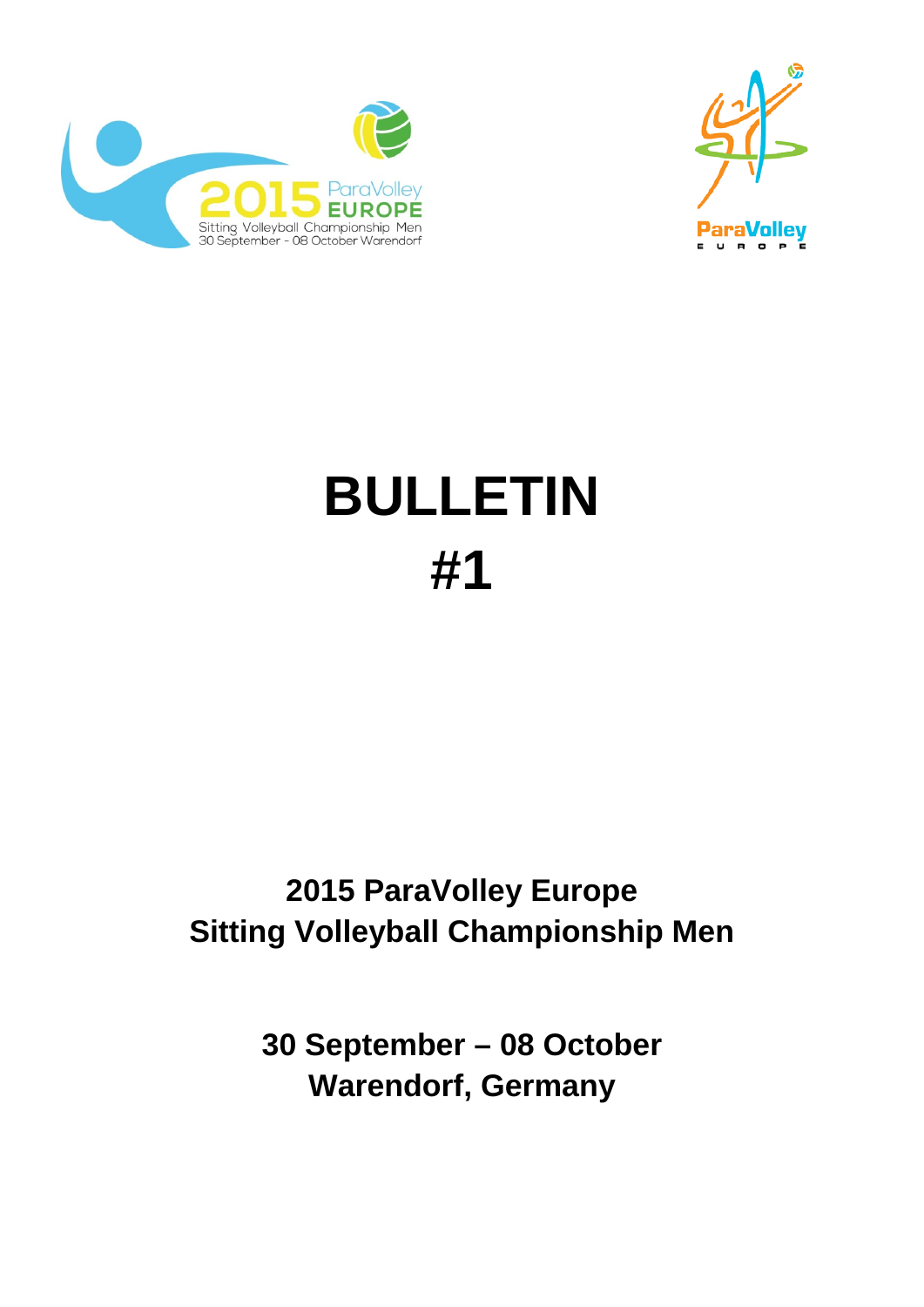



#### **Contents**

| 1. General Information          | 3  |
|---------------------------------|----|
| 1.1. Venue                      | 3  |
| 1.2. Key Dates                  | 3  |
| 1.3. Local Organising Committee | 4  |
| 1.4. PVE Officials              | 4  |
| 1.5. Referees                   | 5  |
| 1.6. Line Judges and Scorers    | 5  |
| 2. Transportation               | 6  |
| 3. Event Information            | 8  |
| 3.1. Competition Schedule       | 8  |
| 3.2. Meetings and Ceremonies    | 9  |
| 4. Additional Information       | 10 |
| 5. Appendix                     | 12 |

The Organiser has made every effort to ensure the accuracy of the information in the Bulletins. However, Team Managers are asked to check with the Information Desk regularly.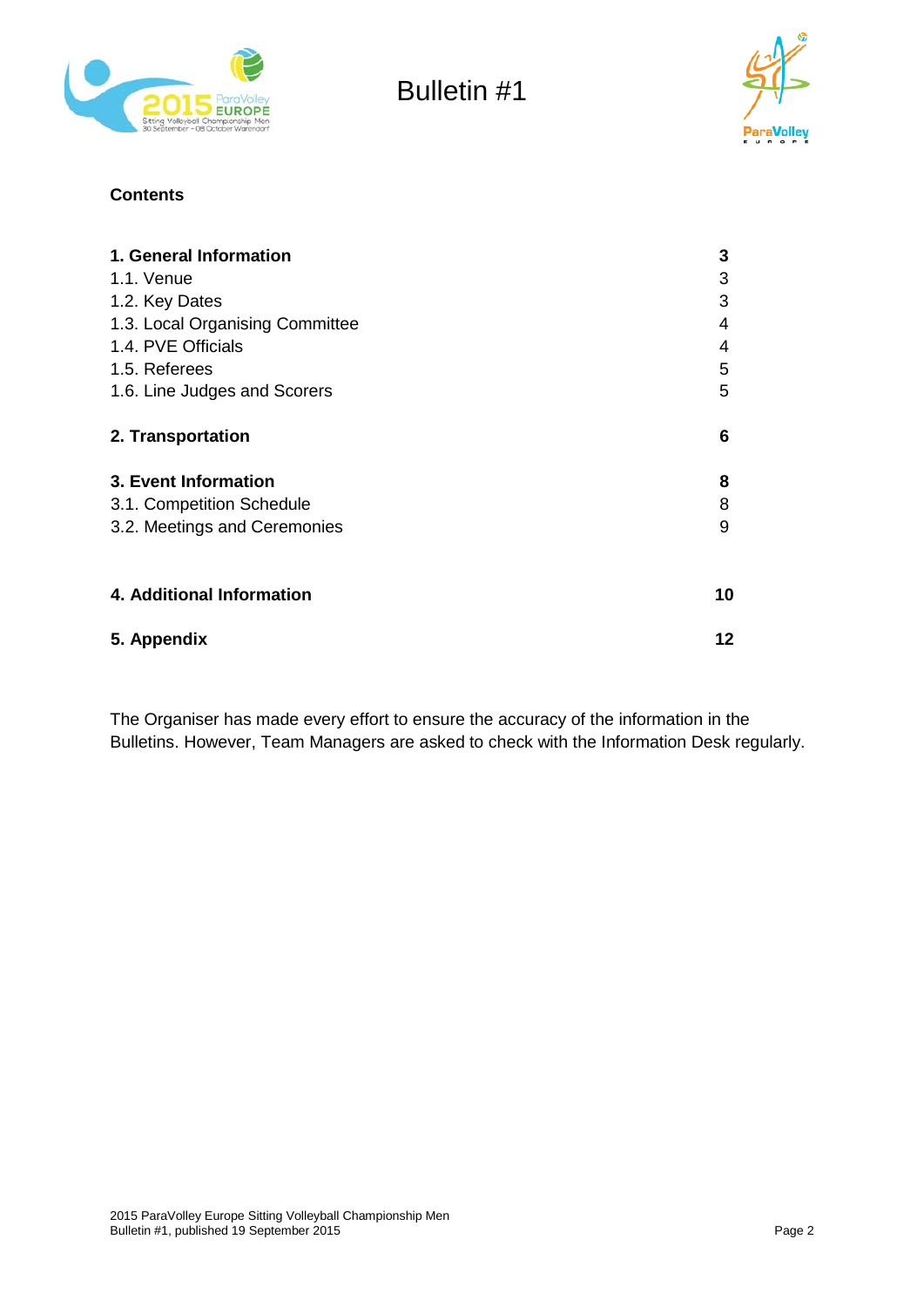



## **1. General Information**

#### **1.1. Venue**

Sportschule der Bundeswehr Dr.-Rau-Allee 32 48231 Warendorf (Germany)

#### **1.2. Key Dates**

| Wed, 30 September |                 | Latest arrival of PVE Officials                  |
|-------------------|-----------------|--------------------------------------------------|
|                   | 10:00           | Competition Meeting (LOC, PVE)                   |
|                   | $10:00 - 18:00$ | Arrival of teams                                 |
|                   | tba             | <b>Preliminary Inquiry</b>                       |
|                   | tba             | Classification                                   |
|                   | $10:00 - 12:00$ | Training (daily from 30 September to 06 October) |
|                   | $14:00 - 18:00$ |                                                  |
| Thu, 01 October   | $09:00 - 13:00$ | Classification                                   |
|                   | $14:00 - 18:00$ |                                                  |
|                   | tba             | <b>Referee Clinics</b>                           |
|                   | $10:00 - 18:00$ | <b>Official Training</b>                         |
|                   | 20:00           | <b>Technical Meeting</b>                         |
| Fri, 02 October   |                 | <b>Competition (Pool Round)</b>                  |
|                   | $18:00 - 19:00$ | <b>Opening Ceremony</b>                          |
| Sat, 03 October   |                 | <b>Competition (Pool Round)</b>                  |
| Sun, 04 October   |                 | <b>Competition (Pool Round)</b>                  |
|                   | $16:00 - 20:00$ | <b>PVE General Assembly</b>                      |
| Mon, 05 October   |                 | Competition                                      |
| Tue, 06 October   |                 | Competition                                      |
| Wed, 07 October   |                 | Competition                                      |
|                   | $18:00 - 19:00$ | <b>Medal and Closing Ceremonies</b>              |
|                   | from 20:00      | <b>Closing Party</b>                             |
| Thu, 08 October   |                 | Departure                                        |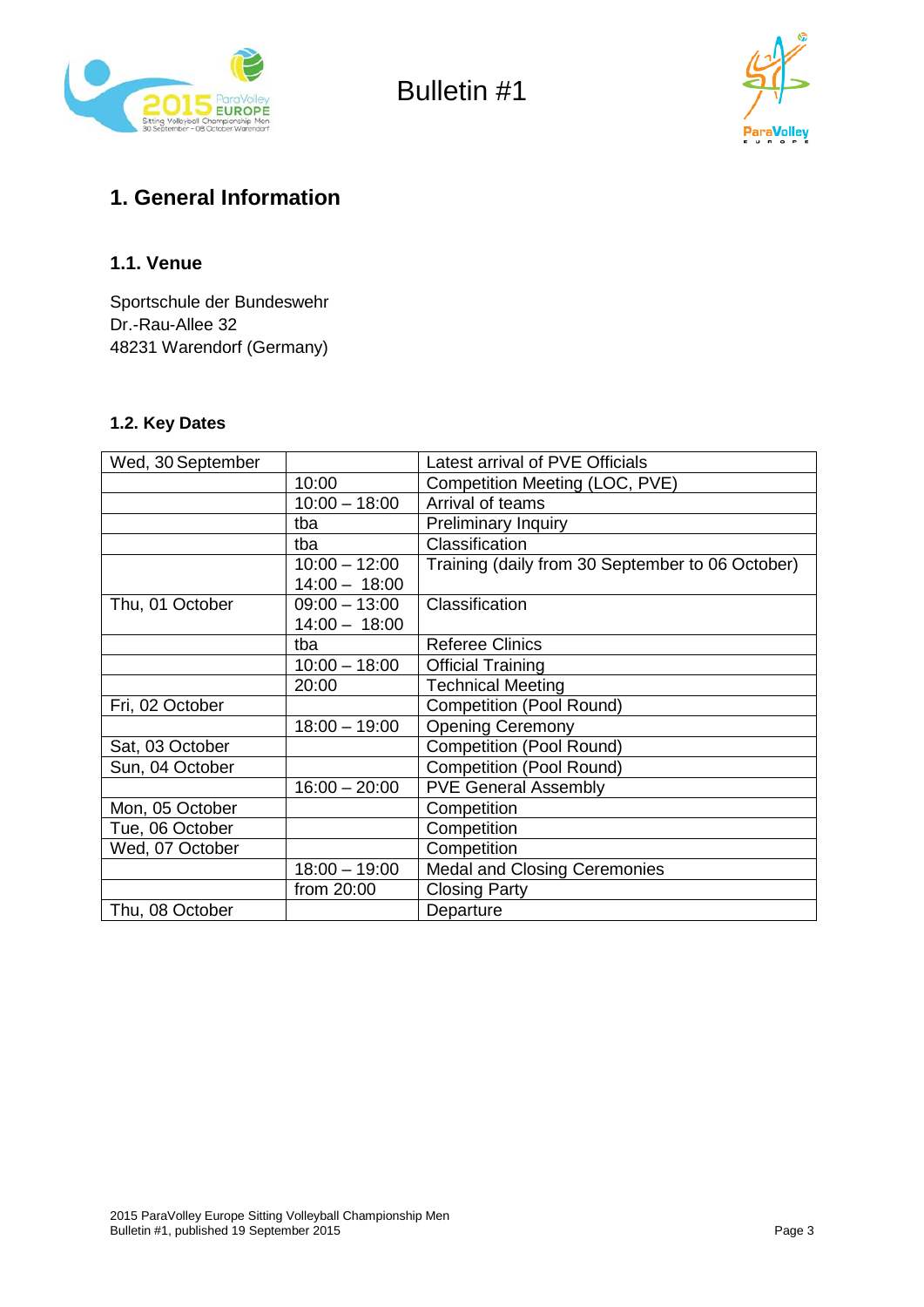



#### **1.3. Local Organising Committee**

Deutscher Behindertensportverband e.V. National Paralympic Committee Germany Im Hause der Gold-Kraemer-Stiftung Tulpenweg  $2 - 4$ 50226 Frechen (Germany)

Main contact: Denis Schneider Event Management Phone: +49 2234 6000-216 Fax: +49 2234 6000-150 E-mail: Schneider@dbs-npc.de

| <b>Function</b>                | <b>Name</b>              | <b>Mobile phone</b> |
|--------------------------------|--------------------------|---------------------|
| <b>International Manager</b>   | Denis Schneider          | +49 170 4559977     |
| <b>Information Manager</b>     | Lisa Adams               | $\star$             |
| <b>Competition Manager</b>     | <b>Sven Ritter</b>       | $\star$             |
| <b>Match Officials Manager</b> | <b>B. Henning Brosch</b> | $\star$             |
| Venue Manager                  | <b>Robert Grylak</b>     | $\star$             |
| Volunteer Manager              | Wolfgang Köhler          | $\star$             |
| <b>Competition Office</b>      | John Stoffels            | $\star$             |
| <b>Competition Office</b>      | Sarah Lippold            | $\star$             |
| <b>Media and Press</b>         | Katharina Sternal        | $\star$             |
| Medicine                       | Dr. Axel Ruetz           | $\star$             |

\* Mobile phone numbers will be announced in the next Bulletin.

#### **1.4. PVE Officials**

| <b>Name</b>               | <b>Country</b> | <b>Function</b>                              |
|---------------------------|----------------|----------------------------------------------|
| <b>Toralv Thorkildsen</b> | <b>NOR</b>     | <b>PVE President</b>                         |
| Maciej Chodzko-Zajko      | <b>GBR</b>     | <b>Technical Delegate/PVE Sport Director</b> |
| <b>Eddy Schipper</b>      | <b>NED</b>     | Jury Member/Acting Secretary General         |
| Ferhat Esatbeyoglu        | <b>TUR</b>     | <b>Jury Member</b>                           |
| Suvi Blechschmidt         | <b>FIN</b>     | Jury Member/PVE Development Director         |
| <b>Steve Walton</b>       | <b>GBR</b>     | Referee Delegate/PVE Vice President          |
| Senad Helac               | <b>BIH</b>     | <b>Referee Observer</b>                      |
| Dariusz Jasinski          | <b>POL</b>     | <b>Referee Observer</b>                      |
| Dora Szatmari             | <b>HUN</b>     | <b>WPV Classifier/Chief Classifier</b>       |
| Jurate Kesiene            | LTU            | <b>WPV Classifier</b>                        |
| Jenni Cole                | <b>AUS</b>     | <b>WPV Classifier</b>                        |
| Louise Ashcroft           | CAN            | <b>WPV Classifier</b>                        |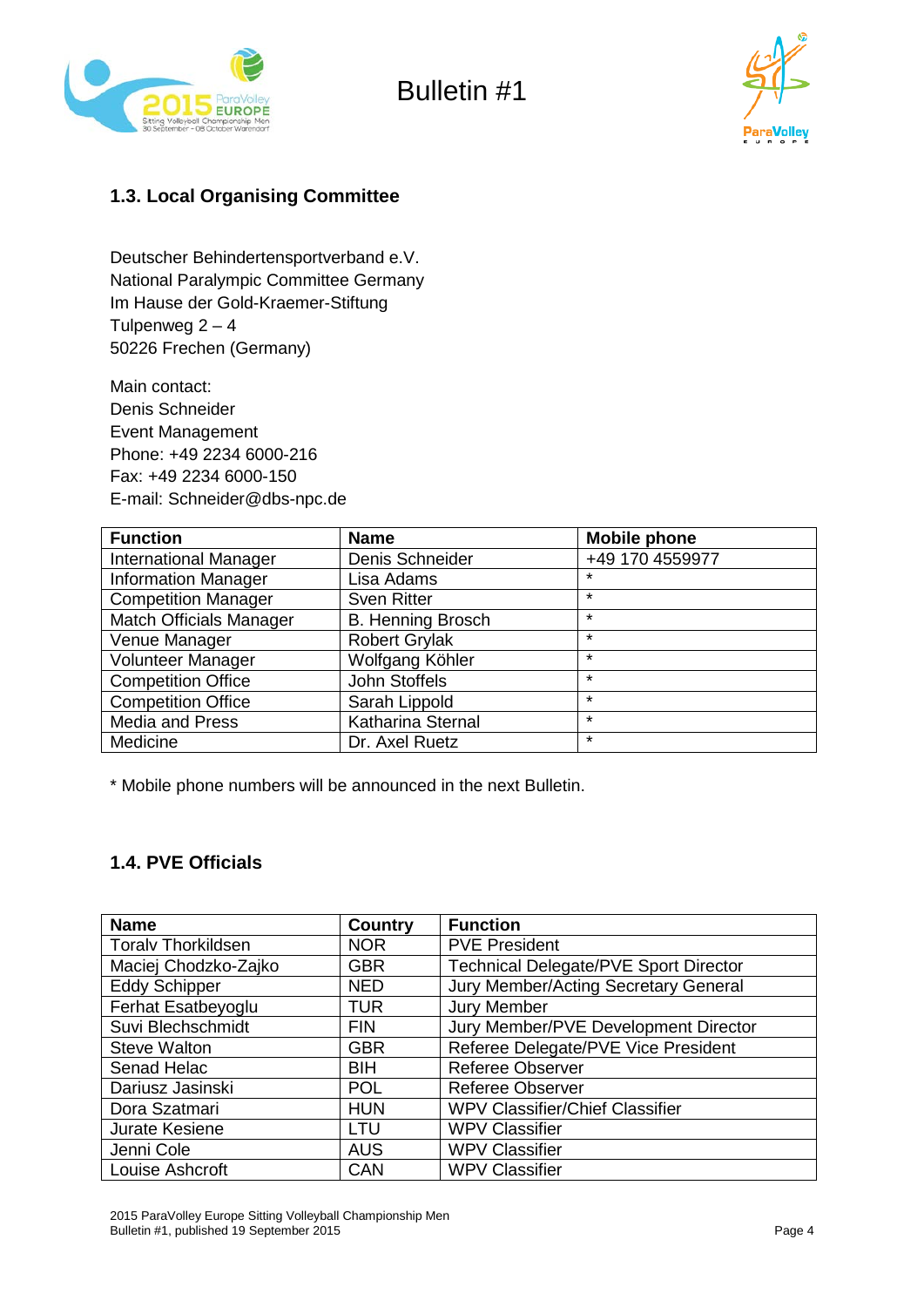



#### **1.5. Referees**

| <b>Name</b>            | <b>Country</b> |
|------------------------|----------------|
| <b>Glynn Archibald</b> | <b>GBR</b>     |
| Nello Calleja          | <b>MLT</b>     |
| Sefka Hasanic          | <b>BIH</b>     |
| Kirsten Kohn           | <b>GER</b>     |
| <b>Adnan Kolos</b>     | <b>BIH</b>     |
| Slavisa Kuzmanovic     | <b>SRB</b>     |
| Sari Mannersuo         | <b>FIN</b>     |
| Benno Meijer           | <b>NED</b>     |
| <b>Toomas Murulo</b>   | <b>EST</b>     |
| <b>Anton Probst</b>    | <b>GER</b>     |
| Dominik Raca           | <b>CRO</b>     |
| Dee Wauchope           | GBR            |

#### **1.6. Line Judges and Scorers**

| <b>Name</b>            | <b>Country</b> |
|------------------------|----------------|
| Zvezdan Aleksic-Capell | <b>GER</b>     |
| <b>Thomas Asche</b>    | <b>GER</b>     |
| Lea Becker             | <b>GER</b>     |
| Ute Fenstermann        | <b>GER</b>     |
| <b>Knud Gentz</b>      | <b>GER</b>     |
| Jürgen Pospiech        | <b>GER</b>     |
| Andreas Ruppert        | <b>GER</b>     |
| Lara Sahlberg          | <b>GER</b>     |
| <b>Thomas Sahlberg</b> | <b>GER</b>     |
| <b>Esther Senneker</b> | <b>NED</b>     |
| Kevin Vaassen          | <b>NED</b>     |
| <b>Justin Wolff</b>    | GER            |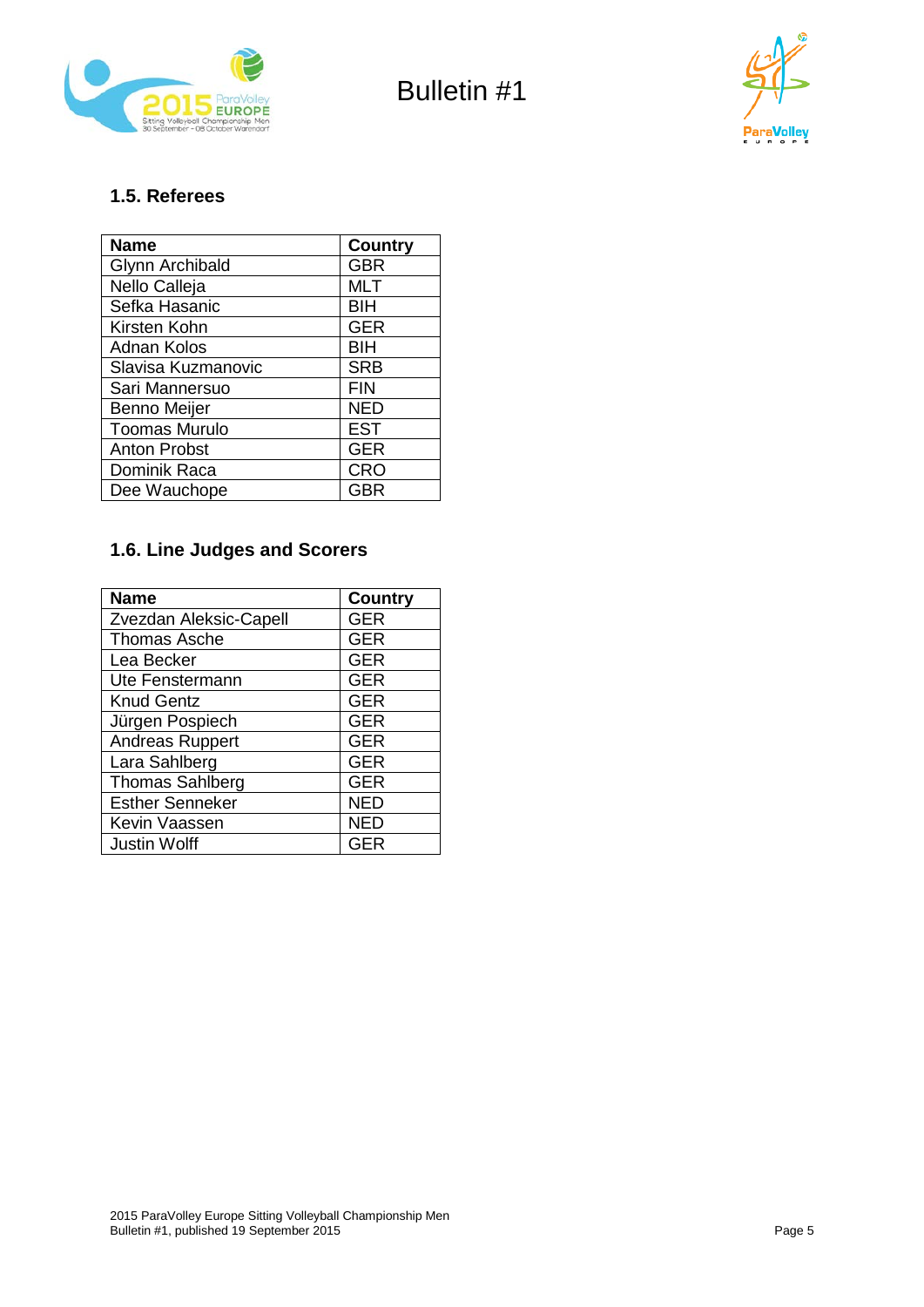



## **2. Transportation**

According to the information provided with the Entry Forms, the arrival times are as in the list below. Please check these times carefully and inform the LOC if there are any changes.

For those arriving at Düsseldorf Airport (DUS) or Münster-Osnabrück Airport (FMO), transportation will be provided by the organiser. You will be welcomed after the custom controls either by a representative of the LOC, TSV Bayer 04 Leverkusen or Sportschule der Bundeswehr.

For those team arriving with their own cars and busses, the entrance to the venue will be the eastern side of the Sportschule ("Lange Wieske", Kreisstraße K 44 connecting Warendorf and Sassenberg). Parking is available 100 meters from the entrance. For directions, please see the appendix and *[goo.gl/maps/A1RK1pPrThB2](http://goo.gl/maps/A1RK1pPrThB2)*

After arrival at the venue, please proceed to Sports Hall A (building 24), where accreditation will be carried out.

| <b>Date</b> | <b>Arrival time</b> | <b>Airport</b> | Name/Team                 | Pax |
|-------------|---------------------|----------------|---------------------------|-----|
| 29 Sep      | 13:00               | <b>DUS</b>     | <b>Toralv Thorkildsen</b> |     |
| 29 Sep      | 14:30               | <b>DUS</b>     | Maciej Chodzko-Zajko      |     |
| 29 Sep      | 14:30               | <b>DUS</b>     | <b>Steve Walton</b>       |     |
| 29 Sep      | 20:25               | <b>DUS</b>     | Ferhat Esatbeyoglu        |     |
| 29 Sep      | 22:00               | <b>DUS</b>     | Jurate Kesiene            |     |
| 30 Sep      |                     | own            | Jenni Cole                |     |
| 30 Sep      | 09:14               | Train          | Suvi Blechschmidt         |     |
| 30 Sep      | 10:50               | <b>DUS</b>     | Antonella Calleja         |     |
| 30 Sep      | 10:55               | <b>DUS</b>     | Hungary                   | 12  |
| 30 Sep      | 11:00               | <b>DUS</b>     | Bosnia and Herzegovina    |     |
| 30 Sep      | 11:10               | <b>DUS</b>     | Louise Ashcroft           |     |
| 30 Sep      | 12:20               | <b>FMO</b>     | Ukraine                   | 11  |
| 30 Sep      | 13:45               | <b>DUS</b>     | Azerbaijan                | 10  |
| 30 Sep      | 13:50               | <b>DUS</b>     | <b>Russia</b>             | 16  |
| 30 Sep      | 14:10               | <b>DUS</b>     | Latvia                    | 15  |
| 30 Sep      | 14:50               | <b>DUS</b>     | Sari Mannersuo            |     |
| 30 Sep      | 15:40               | <b>DUS</b>     | Glynn Archibald           |     |
| 30 Sep      | 17:10               | <b>DUS</b>     | Dariusz Jasinski          |     |
| 30 Sep      | 17:10               | <b>DUS</b>     | <b>Toomas Murulo</b>      |     |
| 30 Sep      | 17:50               | <b>FMO</b>     | Italy                     | 18  |
| 30 Sep      | 18:00               | <b>DUS</b>     | Dee Wauchope              |     |
| 30 Sep      | 19:15               | <b>DUS</b>     | Sefka Hasanic             |     |
| 30 Sep      | 19:15               | <b>DUS</b>     | Senad Helac               |     |
| 30 Sep      | 19:15               | <b>DUS</b>     | <b>Adnan Kolos</b>        |     |
| 30 Sep      | 19:15               | <b>DUS</b>     | Slavisa Kuzmanovic        |     |
| 30 Sep      | 19:15               | <b>DUS</b>     | Dominik Raca              |     |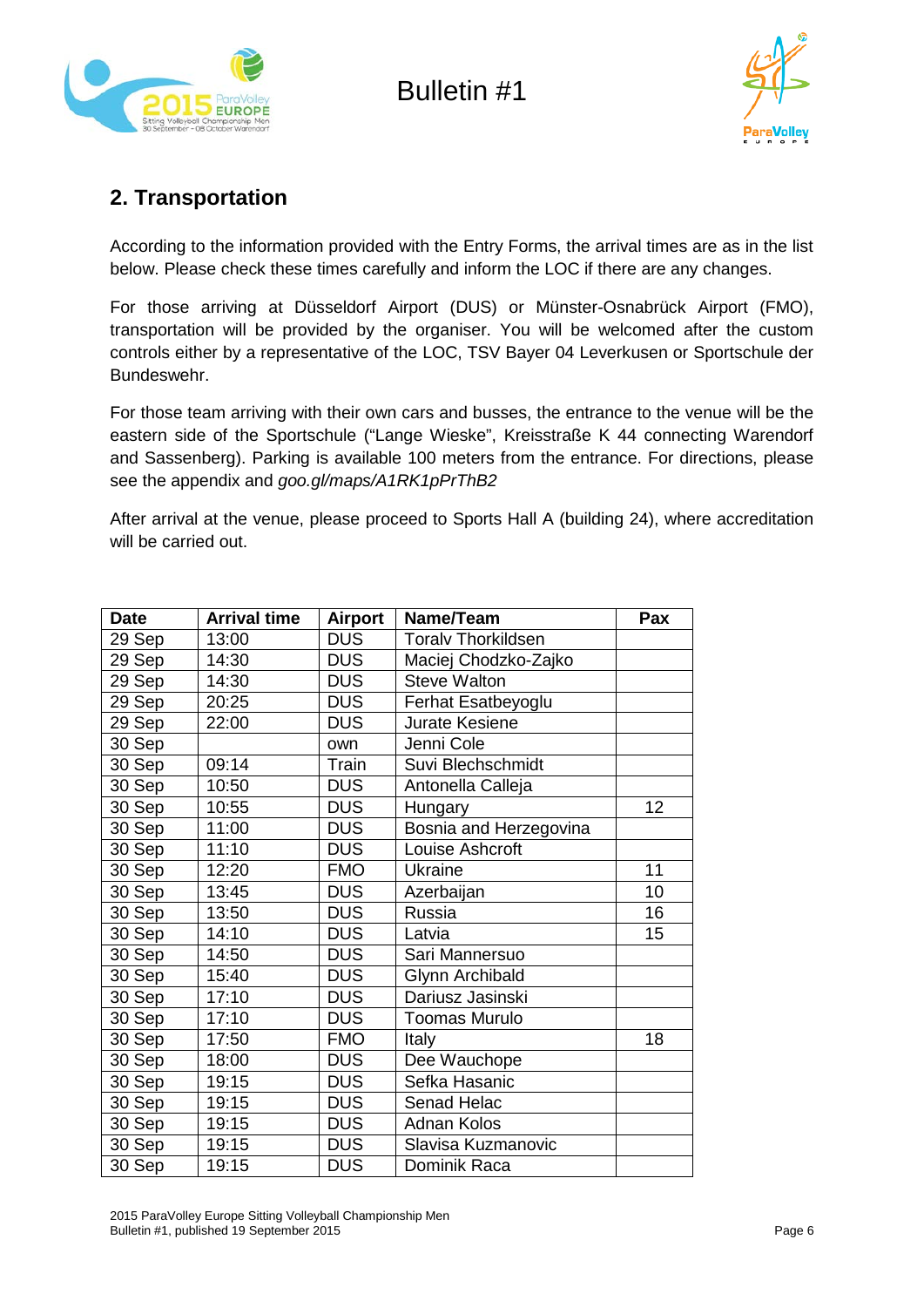



| 30 Sep |           | own | Kirsten Kohn           |    |
|--------|-----------|-----|------------------------|----|
| 30 Sep |           | own | <b>Benno Meijer</b>    |    |
| 30 Sep |           | own | <b>Anton Probst</b>    |    |
| 30 Sep |           | own | <b>Eddy Schipper</b>   |    |
| 30 Sep |           | own | Dora Szatmari          |    |
| 30 Sep |           | own | Bosnia and Herzegovina | 18 |
| 30 Sep | ca. 14:00 | own | <b>Netherlands</b>     | 15 |
| 30 Sep | ca. 15:00 | own | Croatia                | 15 |
| 30 Sep | ca.16:00  | own | Germany                | 17 |
| 30 Sep | ca.17:00  | own | Poland                 | 14 |
| 30 Sep |           | own | Serbia                 | 14 |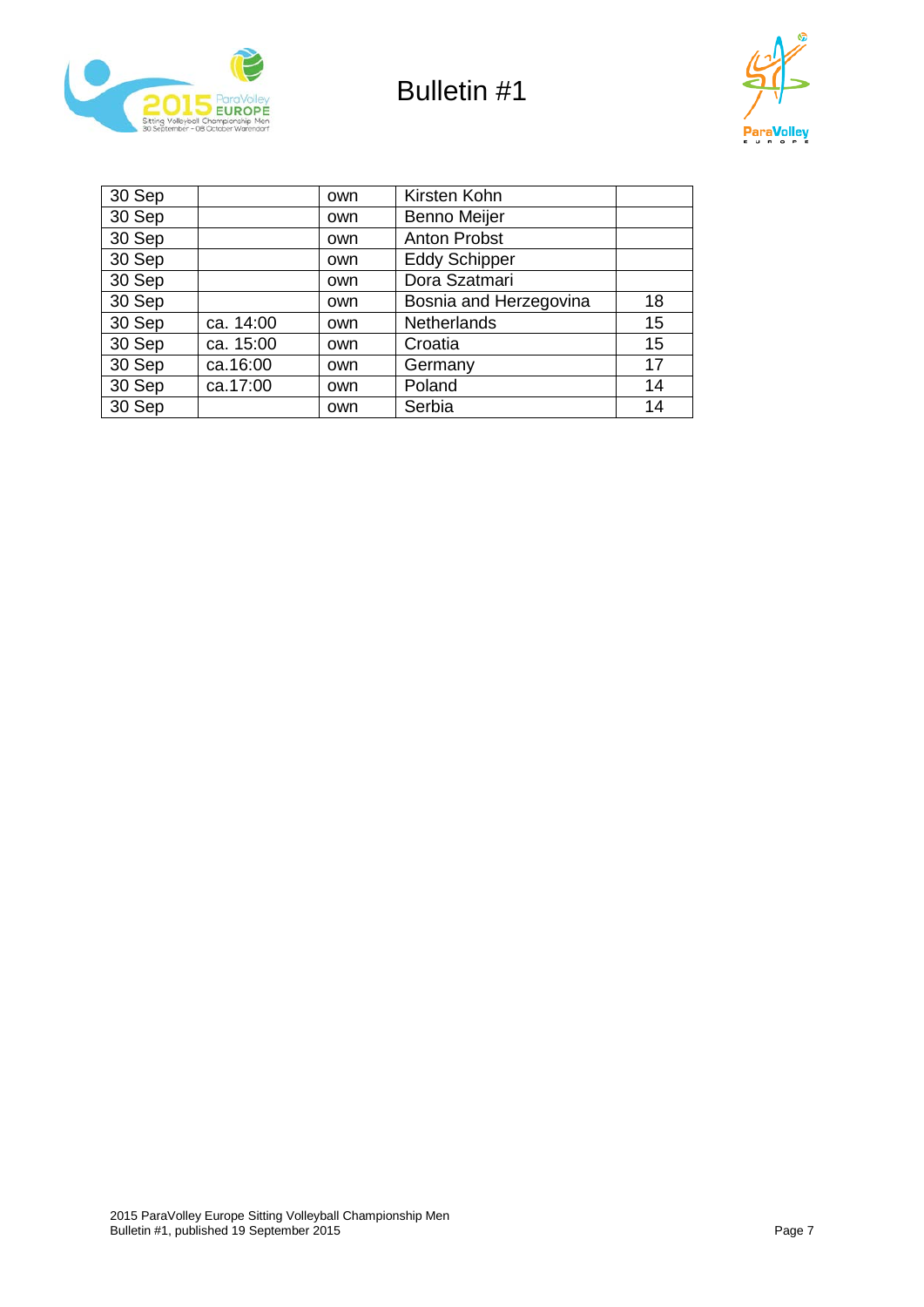



## **3. Event Information**

#### **3.1. Competition Schedule**

| <b>Date</b> | <b>Time</b> | Match#           | Court          | Round                | <b>Team A</b>   | <b>Team B</b> |
|-------------|-------------|------------------|----------------|----------------------|-----------------|---------------|
| Fri 02 Oct  | 12:30       | $\overline{2}$   | B              | Pool B               | <b>BIH</b>      | <b>HUN</b>    |
|             | 14:00       | 3                | Α              | Pool C               | <b>RUS</b>      | <b>AZE</b>    |
|             | 14:30       | 4                | B              | Pool A               | <b>POL</b>      | <b>CRO</b>    |
|             | 16:00       | 5                | A              | Pool B               | <b>NED</b>      | <b>SRB</b>    |
|             | 16:30       | 6                | $\sf B$        | Pool C               | <b>UKR</b>      | LAT           |
|             | 19:30       | 1                | A              | Pool A               | <b>GER</b>      | <b>ITA</b>    |
|             |             |                  |                |                      |                 |               |
| Sat 03 Oct  | 11:00       | 8                | A              | Pool B               | <b>HUN</b>      | <b>SRB</b>    |
|             | 11:30       | $\overline{7}$   | B              | Pool A               | <b>ITA</b>      | <b>CRO</b>    |
|             | 14:00       | $\boldsymbol{9}$ | A              | Pool C               | <b>AZE</b>      | LAT           |
|             | 14:30       | 10               | B              | Pool A               | <b>GER</b>      | <b>POL</b>    |
|             | 16:00       | 11               | A              | Pool B               | <b>BIH</b>      | <b>NED</b>    |
|             | 16:30       | 12               | B              | Pool C               | <b>RUS</b>      | <b>UKR</b>    |
|             |             |                  |                |                      |                 |               |
| Sun 04 Oct  | 09:00       | 13               | Α              | Pool A               | <b>POL</b>      | <b>ITA</b>    |
|             | 09:30       | 14               | B              | Pool B               | <b>NED</b>      | <b>HUN</b>    |
|             | 11:00       | 15               | A              | Pool C               | <b>UKR</b>      | <b>AZE</b>    |
|             | 11:30       | 16               | $\overline{B}$ | Pool A               | <b>CRO</b>      | <b>GER</b>    |
|             | 13:00       | 17               | A              | Pool B               | <b>SRB</b>      | <b>BIH</b>    |
|             | 13:30       | 18               | B              | Pool C               | LAT             | <b>RUS</b>    |
|             |             |                  |                |                      |                 |               |
| Mon 05 Oct  | 11:00       | 19               | A              | <b>Quarter Final</b> | 1A              | 3B/3C         |
|             | 11:30       | 20               | B              | <b>Quarter Final</b> | 2C              | 2B            |
|             | 14:00       | 21               | Α              | <b>Quarter Final</b> | 1 <sub>C</sub>  | 2A            |
|             | 14:30       | 22               | B              | <b>Quarter Final</b> | 1B              | 3A/3C         |
|             | 16:00       | 23               | A              | Places $9 - 12$      | 4B/4C           | 4B/4C         |
|             | 16:30       | 24               | B              | Places $9 - 12$      | 4A              | 3B/3C         |
|             |             |                  |                |                      |                 |               |
| Tue 06 Oct  | 11:00       | 25               | A              | Places $5 - 8$       | L <sub>19</sub> | L20           |
|             | 11:30       | 26               | B              | Places $5 - 8$       | L21             | L22           |
|             | 14:00       | 27               | A              | Semi Final           | W19             | W20           |
|             | 14:30       | 28               | B              | Semi Final           | W21             | W22           |
|             | 16:00       | 29               | A              | Places $11 - 12$     | L23             | L24           |
|             | 16:30       | 30               | B              | Places $9 - 10$      | W23             | W24           |
|             |             |                  |                |                      |                 |               |
| Wed 07 Oct  | 09:00       | 31               |                | Places $7 - 8$       | L25             | L26           |
|             | 11:00       | 32               |                | Places $5-6$         | W25             | W26           |
|             | 13:30       | 33               |                | <b>Bronze Final</b>  | L27             | L28           |
|             | 15:30       | 34               |                | <b>Gold Final</b>    | W27             | W28           |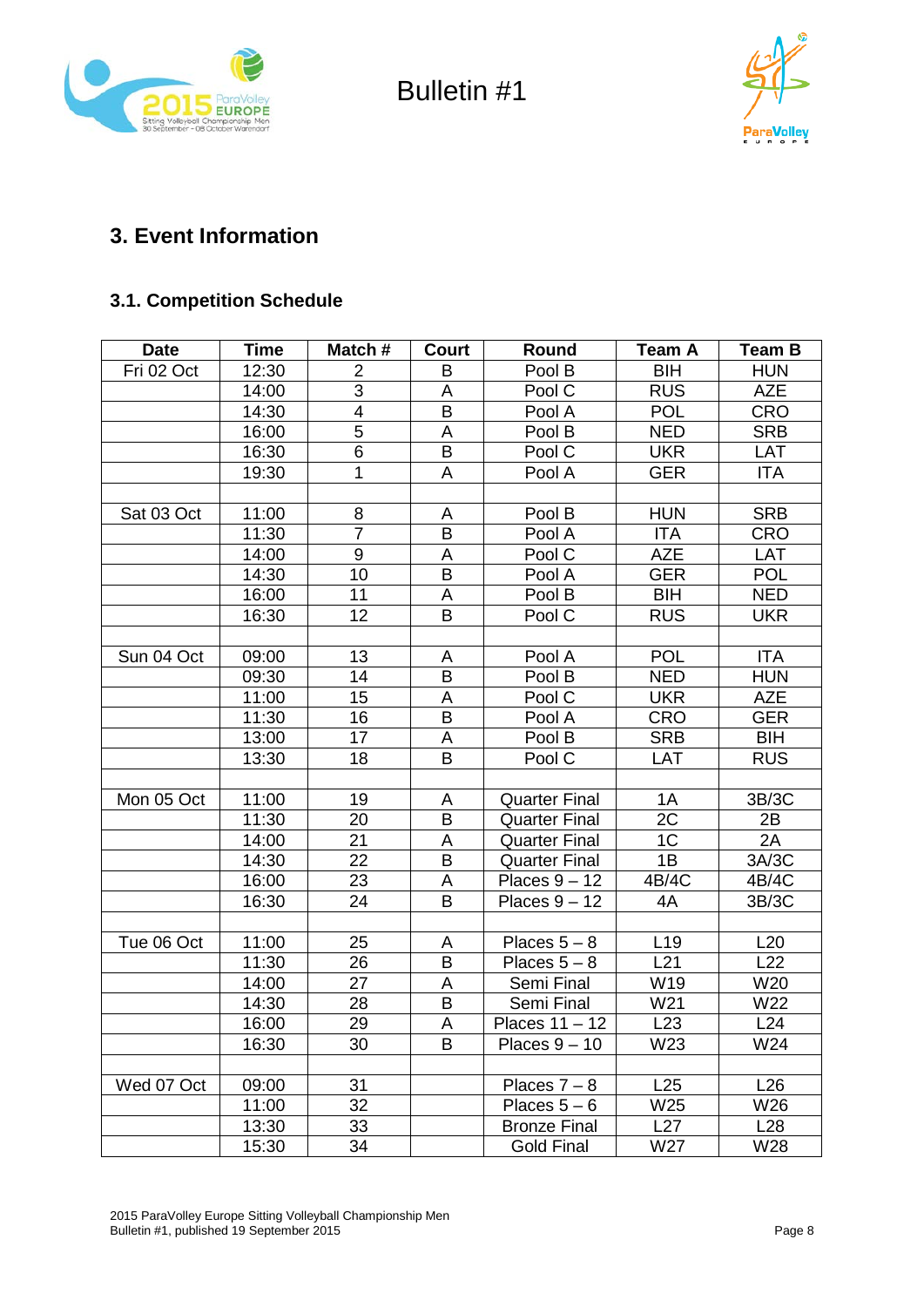



#### **3.2. Meetings and Ceremonies**

Both the Technical **Meeting and the General Assembly** will be held at Room "Warendorf" which is conveniently located in building 15 between the accommodation and the sports hall.

The **Opening Ceremony** will be held on Friday, 02 October from 18:00 to 19:00 h at the Competition Venue and will be followed by the Opening Match.

The **Medal and Closing Ceremony** will be held on Wednesday, 07 October from 18:00 to 19:00 h at the Competition Venue and will be followed by the **Closing Party** at the "Timeout" sports bar from 20:00 h.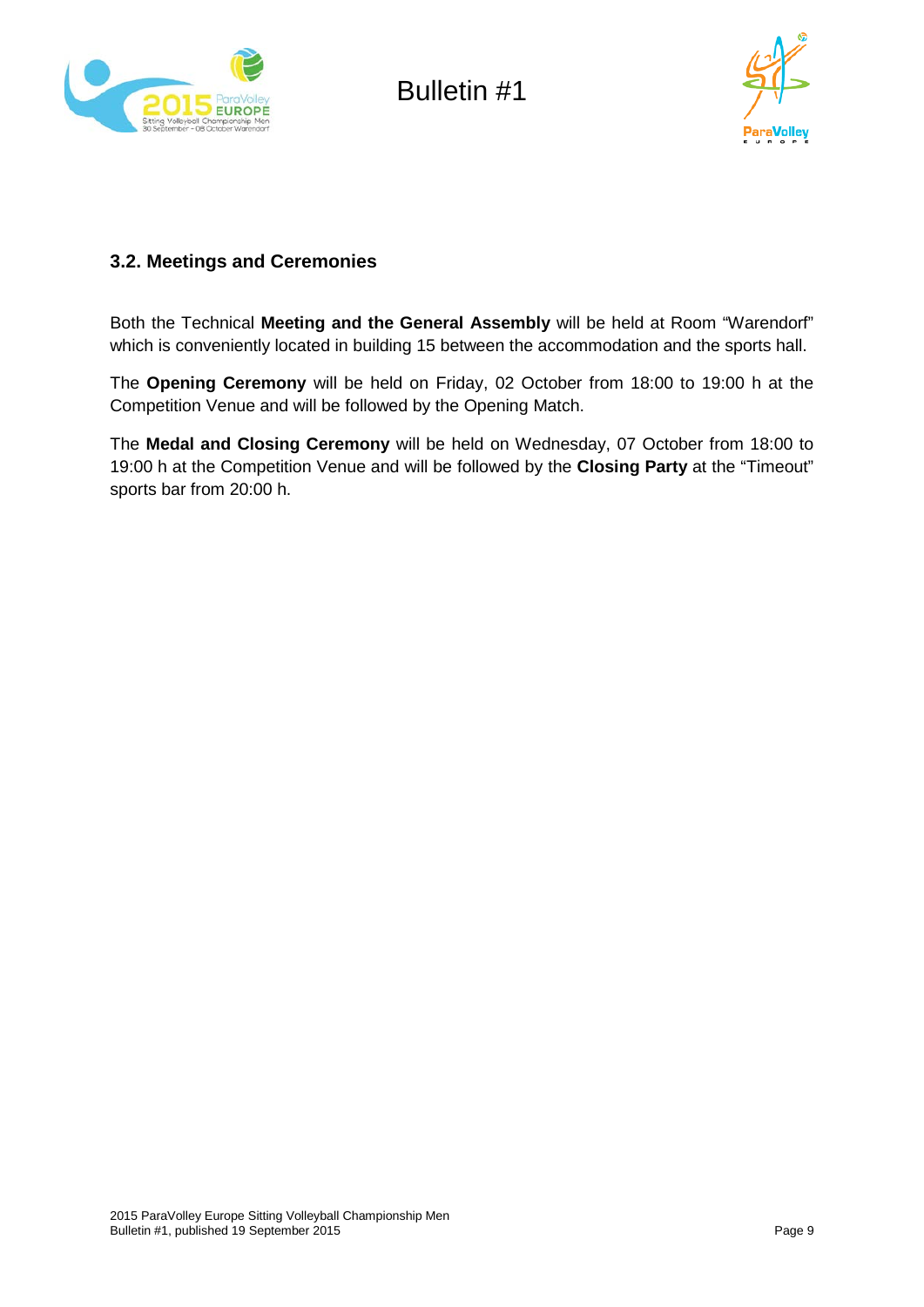



## **4. Additional Information**

#### **Accreditation**

Accreditation will be carried out immediately after arrival at Sports Hall A (building 24), where accreditation cards will be issued and the room keys will be handed out. The teams will not have to provide pictures for the accreditation cards in advance.

The accreditation cards must be carried all the time while on the premises of the Sportschule. If you are leaving the premises, make sure you take the accreditation card with you.

A strict ban on smoking is in force on the whole premises. Smoking is permitted in designated areas in the outdoor area only. All disregarding will be subject from a fine up to an ejection from the premises which will lead to an exclusion from the Championship.

#### **Deposit**

We would like to remind you that the security deposit of  $\epsilon$  1,000 you have paid with the entry fee will be paid back after departure by bank transfer if no damages and losses have been made. The deposit will not be handed out in cash at the time of departure.

#### **Emergencies**

Emergency telephone number: 112

Medical service: Josephs-Hospital Warendorf Am Krankenhaus 2 48231 Warendorf Phone: +49 2581 200 Fax: +49 2581 20-1003 *[www.jhwaf.de](http://www.jhwaf.de/)*

#### **Guests**

The entrance for guests will be the eastern side of the venue ("Lange Wieske", Kreisstraße K 44 connecting Warendorf and Sassenberg). Parking is available 100 meters from the entrance. For directions, please see the appendix and *[goo.gl/maps/A1RK1pPrThB2](http://goo.gl/maps/A1RK1pPrThB2)*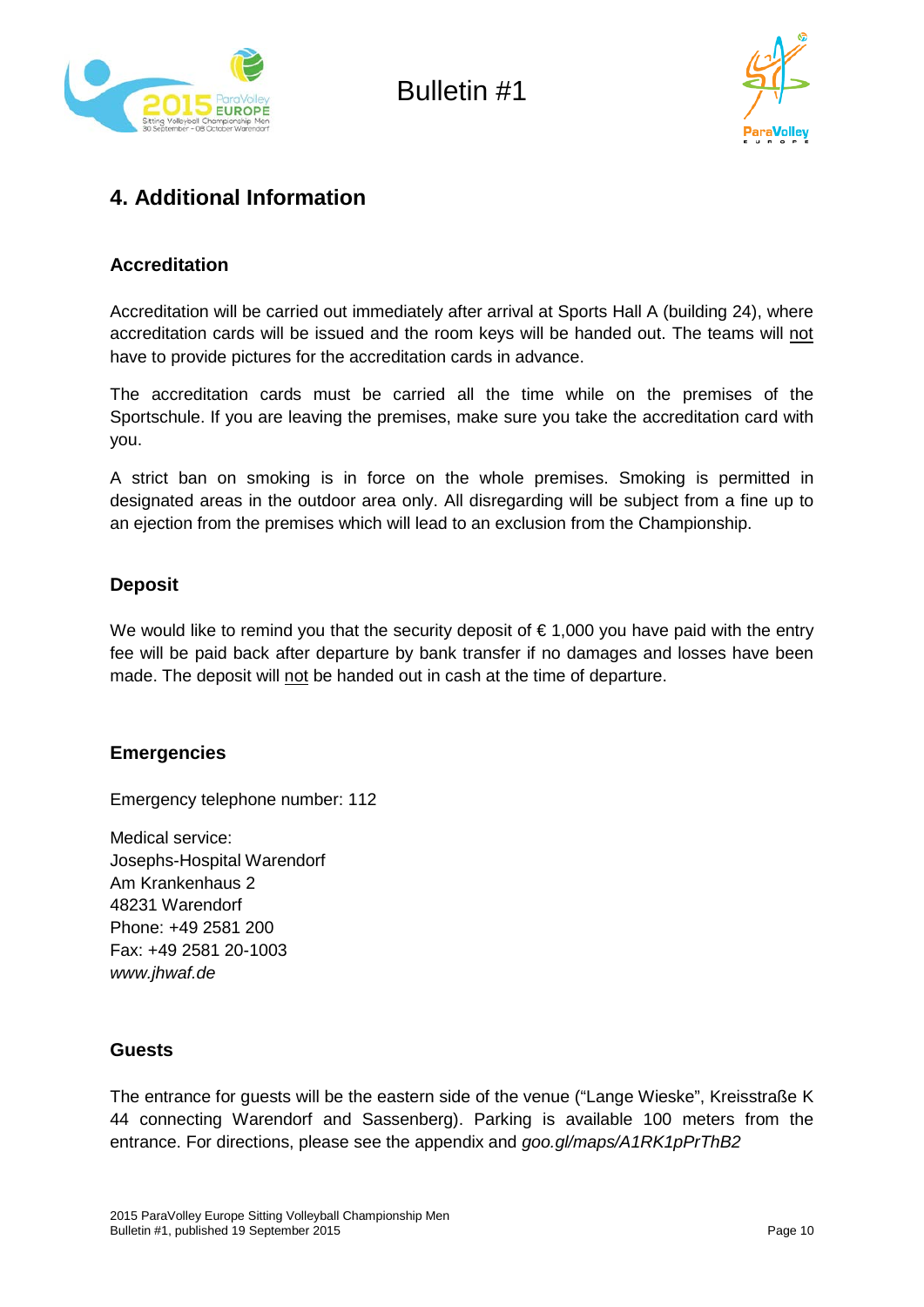



#### **Information Desk**

Please regularly check with the Information Desk if any changes have been necessary.

| Operating hours (subject to change): | 30 September      | $10:00 - 18:00$ h |
|--------------------------------------|-------------------|-------------------|
|                                      | $01 - 03$ October | $8:00 - 16:00 h$  |
|                                      | 04 October        | $8:00 - 16:00 h$  |
|                                      | $05 - 06$ October | $9:00 - 18:00 h$  |
|                                      | 07 October        | $9:00 - 18:00 h$  |
|                                      |                   |                   |

#### **Laundry and towels**

Every floor is equipped with a washing machine and a dryer. A basic stock of detergent will be provided by the organiser.

Bed linens and sheets will also be provided. All participants are kindly reminded to bring their own towels.

#### **Tourist Information**

For information about activities in and around Warendorf, please refer to

Warendorf Marketing GmbH Emsstraße 4 48231 Warendorf Phone: +49 2581 545454 E-mail: marketing@warendorf.de

A list of hotels and guest houses is available online: *[http://www.warendorf.de/fileadmin/data/dokumente/Freizeit\\_Tourismus/Unterkuenfte/Katalogl](http://www.warendorf.de/fileadmin/data/dokumente/Freizeit_Tourismus/Unterkuenfte/Katalogliste_Hotels_2015.pdf) [iste\\_Hotels\\_2015.pdf](http://www.warendorf.de/fileadmin/data/dokumente/Freizeit_Tourismus/Unterkuenfte/Katalogliste_Hotels_2015.pdf)*

#### **Website and Social Media**

Please visit our website for updated information during the Championship, where you will also find all published Bulletins: *[www.dbs-npc.de/warendorf2015.html](http://www.dbs-npc.de/warendorf2015.html)*

For social media activities, please use the hashtags *#SittingVolleyball* and *#Warendorf2015*.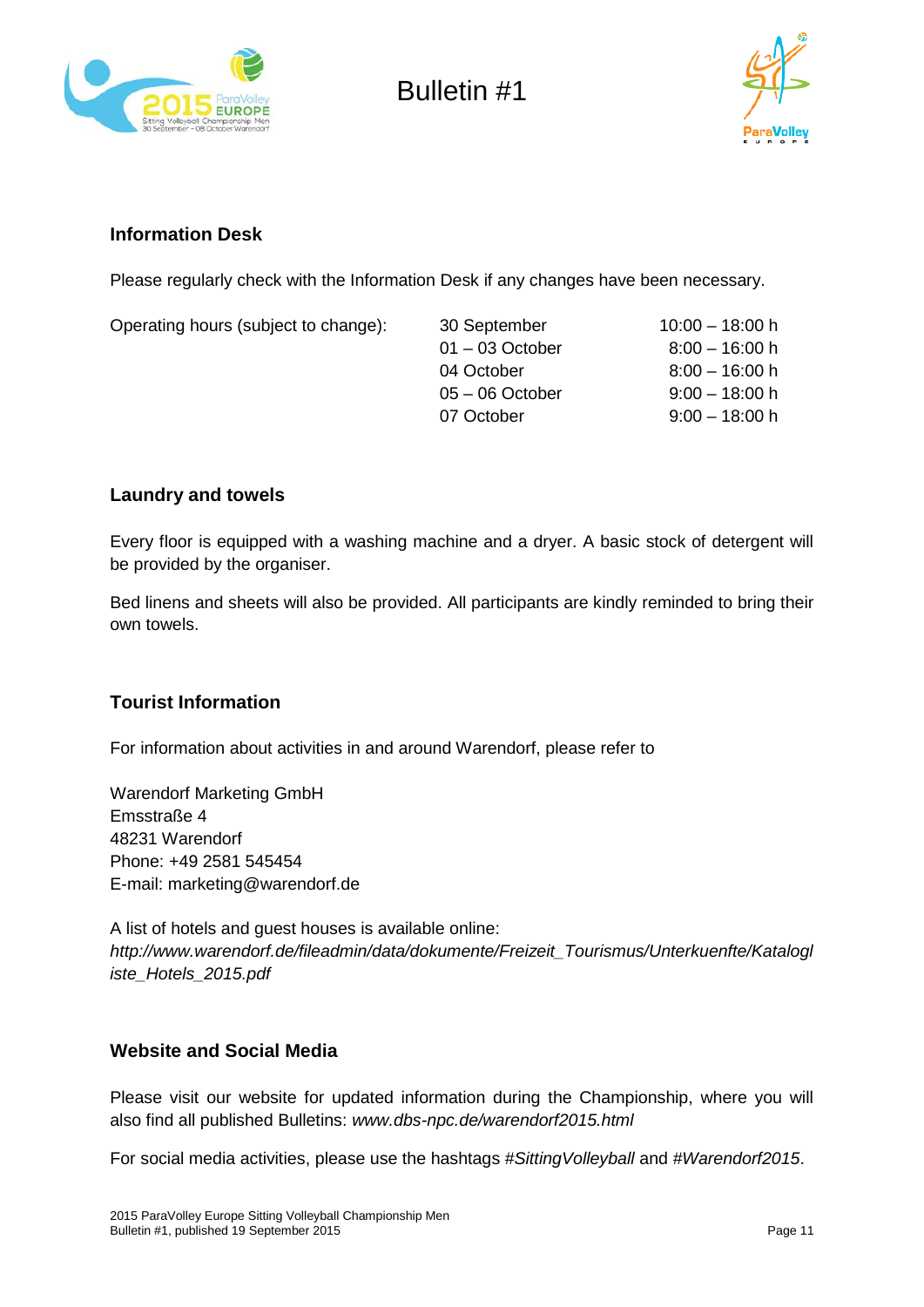



## **5. Appendix**

#### **Map of the City of Warendorf**